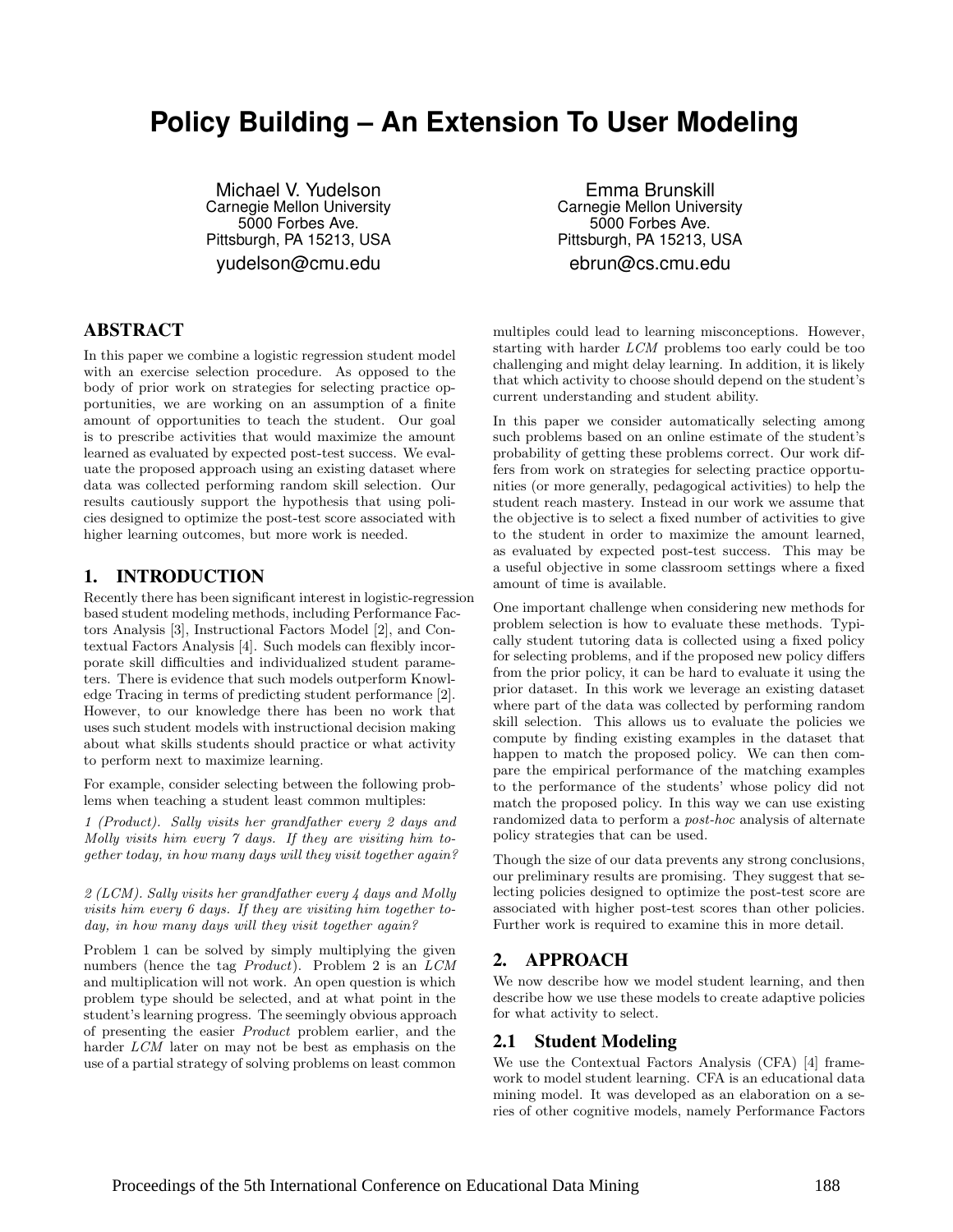**Input:** for student  $i$ , no. successes on skill 1 and 2,  $s_{i1}, s_{i2}$ , and no. failures  $f_{i1}, f_{i2}$ , all other parameters  $\psi_i$ , no. problems given  $d$ , no. problems left to give  $D$ Output: expected post-test score score for best skill to practice, bskill if  $d = D$  then  $score=0$ for  $i = 1 : 2$  do {predict post-test score}  $score = score + p(c|skill_i)$  $skill = NULL$  {No more time to practice} end for else for  $j = 1 : 2$  do  $f'_{ij} = f_{ij} + 1$  {practiced skill j, failed}  $fscore_j^{fail} = \text{BestNextStill}(\text{for } k \neq j : \langle s_{ik}, f_{ik} \rangle,$  $s_{ij}, f'_{ij}, \psi_i, d+1, D)$  $s'_{ij} = s_{ij} + 1$  {practiced skill j, success}  $fscore_j^{suc} = BestNextSkill(for \t k \neq j : \langle s_{ik}, f_{ik} \rangle,$  $s'_{ij}, f_{ij}, \psi_i, d+1, D)$  $score(j) = p(f|s_{i1}, s_{i2}, f_{i1}, f_{i2}, \psi_i) * fscore_j^{fail} +$  $p(s|s_{i1},s_{i2},f_{i1},f_{i2},\psi_i)*fscore^{suc}_j$ end for  $score = \max_j score(j)$  $bskill = \arg\max_j score(j)$ end if

Analysis model [3], Additive Factors Model (AFM) [1], and Rasch 1PL IRT model [6]. In addition to account for the number of correct and incorrect attempts to apply a skill separately (as PFA does in contrast to AFM), it captures transfer effects of prior attempts with one skill on the other. A logistic regression form of CFA is given in Equation (1):

$$
logit(p_{ij}) = \theta_i + \sum_{a \in Q_j} (\beta_a + \gamma_a s_{ia} + \rho_a f_{ia}) + \sum_{b \notin Q_j} (\gamma_b s_{ib} + \rho_b f_{ib})
$$
\n(1)

Here,  $p_{ij}$  is probability that student i solves problem j correctly,  $\theta_i$  is student's ability parameter, and  $Q$  is a so-called Q-matrix [5] that encodes what skills are associated with  $j^{th}$ problem (or a problem step).  $\beta_a$ ,  $\gamma_a$ , and  $\rho_a$  are complexity, success learning rate, and failure learning rate respectively; they pertain to the skill(s) that is (are) addressed in  $j<sup>th</sup>$ problem (or problem step).  $\gamma_b$ , and  $\rho_b$  are success and failure transfer rates respectively; they capture transfer from skill b to skill a.  $s_{ix}$  and  $f_{ix}$  are the number of prior success and failures with  $x^{th}$  skill. In our prior work with CFA (rf. [4]) we found it to be superior to PFA, whether or not the transfer parameters ( $\gamma_b$  and  $\rho_b$ ) were significant. It is due to these reasons that we used CFA.

#### 2.2 Adaptive Instructional Policies

We now consider how to use our student model to automatically create adaptive instructional policies. Consider the scenario where we have 2 different skills we would like the student to learn, and we have a fixed number of opportunities D when we can give the student practice on either skill. We assume as input we are provided the CFA student learning parameters. The objective is to compute an adaptive policy for D skill opportunities should be provided to the student in order to maximize his expected post-test



Figure 1: Example adaptive instructional policy.

performance on 1 question per skill. The policy computed is an adaptive, conditional policy, because it depends on the responses made by the student: as the student responds to each practice opportunity, we update the number of success and failures of the student over each skill. This in turn will change what is the next best skill practice opportunity to give to the student. The way we compute the policy can be thought of as constructing a forward search tree, where we alternatively consider all possible skill practice opportunities to provide next, and then the possible responses (success or failure) of the student. We repeat this expansion for the desired number of D practice opportunities. At the end of this, at a tree leaf, we compute the expected post-test performance, given the successes and failures of the tree path to this leaf. This simply involves predicting the probability that the student will get a question about skill 1 correct plus the probability they will get a question about skill 2 correct. Both these quantities can be computed using the student model. We repeatedly take expectations and maximizations to use these leaf scores to decide what skill should be practiced at the current student state: see Algorithm 1 for details.<sup>1</sup> Two-steps of a sample adaptive policy are shown in Figure 2.1.

Note that the computed "optimal" policy that is expected to maximize the student's post test performance is a direct function of the input student parameters. Therefore, the optimal policy can be different for different students.

#### 3. DATA

The data comes from an experimental study conducted at Pinecrest Academy Charter Middle School. Students from  $6^{th}$  and  $7^{th}$  grades were exposed to a modified Carnegie Learning Bridge to Algebra (BTA) tutor. The part of the experiment we analyzed consisted of 10 sessions. In each of the sessions students were given 16 problems randomly drawn from a pool of 24 without replacement. One of the experimental conditions only included 8 problems to be delivered and it was removed for the sake of uniformity. Each session addressed a separate topic. Within a topic there were two or four skills, and the problems covered one or two of them. For example, one session was on least common multiples, and the skills were divided by: 1) whether the problem was formulated as a story or not ("story" or "word" problems), and 2) whether a solution can be obtained by mere multiplication or not ("product" and "true least common

<sup>1</sup>An alternative, but equivalent, method is to have Algorithm 1 return a complete conditional policy tree showing what skill to give after each possible student response.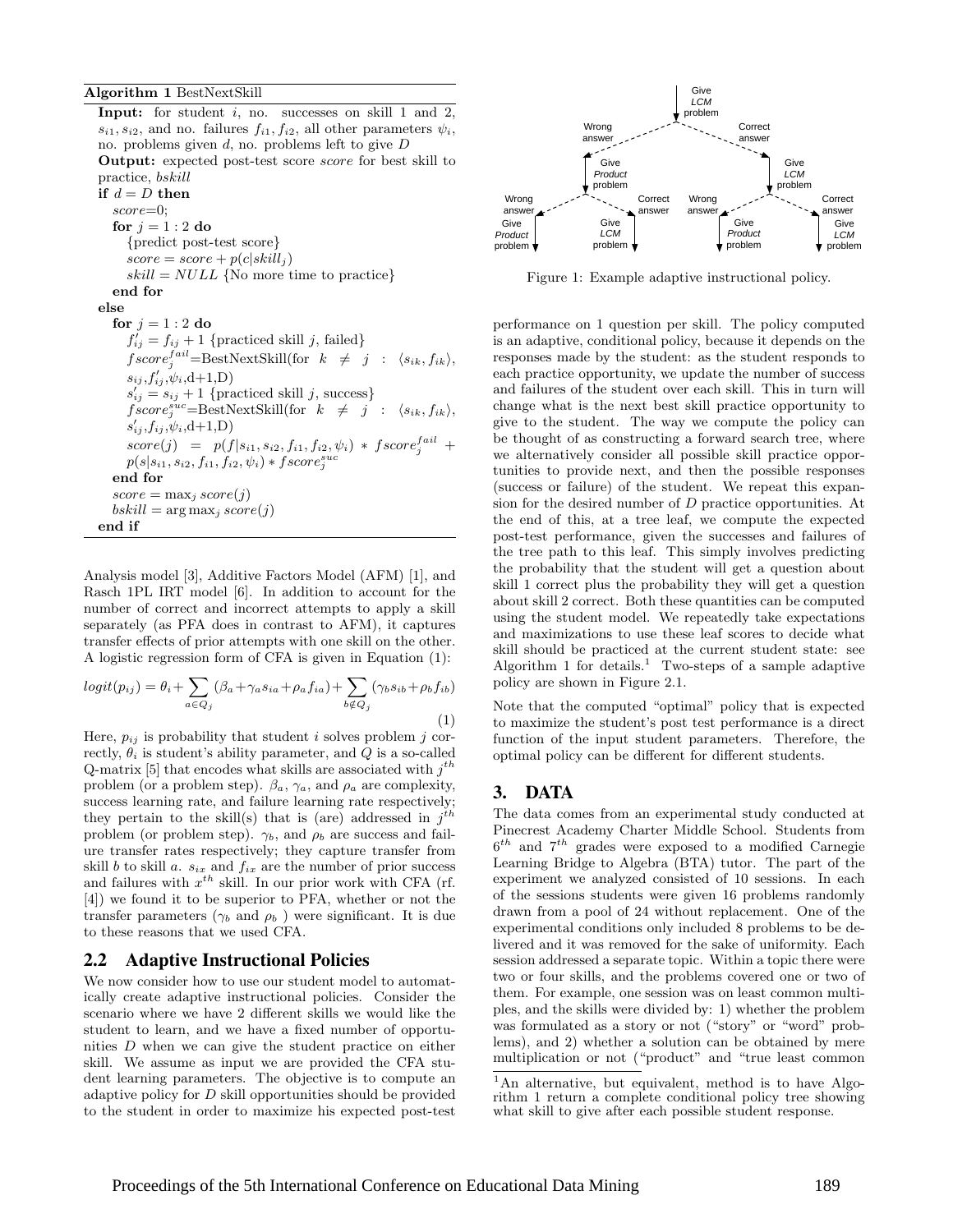| <b>Problem Session</b>           |         |             |           |  |  |
|----------------------------------|---------|-------------|-----------|--|--|
|                                  |         |             |           |  |  |
| Train CFA student models Pretest |         | Instruction | Post test |  |  |
| $(1-6)$                          | $(5-6)$ | $(7-10)$    | $(11-12)$ |  |  |

Figure 2: A topic session of 12 problems was divided into sections that we used to fit student models and consider pre and post performance after a period of 4 problems.

multiple" problems). In our analysis we group problems so that we considered only 2 alternate skills at a time.

### 4. EXPERIMENT

To evaluate our approach, we segmented each student's session data as follows (cf. Figure 3). Problems 1-6 were used to train the CFA models. These models were used to compute the instructional policy for a student to maximize expected post test score after doing 4 problems. The student's performance on problems 5-6 were used as a pretest score, then problems 7-10 were considered the tutoring/instructional phase, and the student's performance on problems 11-12 were considered a post test. Recall that the problems were selected randomly in the dataset that we used. We only used the first 12 problems (with a 4 problem "instructional" period) so that we could increase the likelihood of finding some overlaps in the data with the computed optimal 4-problem adaptive policies. Therefore we selected the subset of students who happened to get 1 problem for each of the 2 skills we considered in both the pretest and the post-test.

For comparison we also considered two alternate policies. One policy is to always give the student a problem for the skill that the student is more likely to solve correctly. We will call this policy an "easier problem" policy or just an "easy" policy. Our second comparison policy is to always provide the student with a problem that is for the skill that the student is less likely to solve correctly. We will call this policy a "harder problem" instructional policy or a "hard" policy. This harder policy is very similar to a common instructional approach used in Knowledge Tracing mastery learning in which a student is given an exercise for a skill that the student is least likely to have mastered.

We will compare the learning gains of students whose provided problems happened to match the 3 policies of interest (optimal, easy, or hard).

## 5. RESULTS

Data restriction. We focused our attention on the subset sessions where students improved between the pre- and posttest trials. The summary of learning effects between pre- and post-test trials is given in Table 1. Some sessions are listed twice (sessions 1, 3, and 6) because they contained multiple skills that will be divided into groups (e.g. Story-Word vs. Product-LCM in session 1). Sessions 5, 8, 9, and 10 were not considered because they contained errors in the data. We excluded sessions 2, 3 (both 3.1 and 3.2 versions), and 6.1 because students did not make measurable learning gains.

Policy Performance. A summary of the results of computing optimal policies for the students is given in Table 2. Recall that we compute an optimal policy for each student based on their student parameters. We then find instances in the data where the provided problems happened to match

Table 1: Learning between pre-test (trials 5 and 6) and posttest (trials 11 and 12)

| Sess-          | No.   | Mean     | Mean      | Learn. | Learning   |
|----------------|-------|----------|-----------|--------|------------|
| ion            | stud. | pre-test | post-test | effect | t-test     |
|                |       | score    | score     | size   | p-val      |
| 1.1            | 48    | 1.06     | 1.52      | 0.73   | $0.000***$ |
| 1.2            | 61    | 1.10     | 1.43      | 0.44   | $0.004**$  |
| $\overline{2}$ | 51    | 1.76     | 1.80      | 0.09   | 0.299      |
| 3.1            | 60    | 0.93     | 0.93      | 0.00   | 0.500      |
| 3.2            | 47    | 1.00     | 1.09      | 0.11   | 0.280      |
| 4              | 44    | 1.23     | 1.55      | 0.45   | $0.009**$  |
| 6.1            | 53    | 0.98     | 1.21      | 0.29   | $0.038*$   |
| 6.2            | 57    | 0.86     | 1.07      | 0.29   | $0.035*$   |
| 7              | 44    | 1.41     | 1.77      | 0.59   | $0.002**$  |

the optimal policy we computed. We repeat this process with the easy policy and the hard policy. Note that it is quite unlikely that the randomly selected problems will happen to match any of the 3 policies. Therefore it is not surprising that the number of matches we find in the data for each of the 3 policies is quite low, ranging from 1 to 14 for optimal policies and from 0 to 7 for comparison policies. Table 2 also lists number of students that follow overlaps of optimal and ad hoc policies.

The last 5 columns of Table 2 show the comparison between students that received a particular policy versus all other students. Though we caution against making sweeping claims because the number of students that followed any of the policies is very low, there remain some encouraging results. First, for session 1.1 and 1.2, students that received the optimal policy did better than than students that did not. The results were not significant, but trending that way (paired t-test p-value=0.090). In the other 3 sessions it is extremely difficult to assess any trends, as there were very few students that followed any policy at all.

It is not yet clear if optimal policies are significantly better than the comparison policies. In session 1.2 9 matches to the optimal policy are on average only 0.31 standard deviations apart from the rest, while the 5 matches to hard policy are more than 1 standard deviation different from others. Interestingly, here matches of the hard ad hoc policy are a subset of those who received the optimal policy. It may be that those who received the hard ad hoc policy that drive most of the distinctive power of optimal policy. In session 1.1, 7 recipients of the hard ad hoc policy are a subset of followers of optimal policy as well. In both session 1.1 and session 1.2, receiving a harder item at every step during a period of interest seems to be universally beneficial with respect to post-test result. In contrast, in session 7, where complying or not with the easy ad hoc policy distinguishes students far better than optimal policy. Here, an easier problem at each of the trials of interest is more beneficial. Note that in general the optimal policy is just aiming to maximize the expected student post test performance, and it may not outperform other policies in particular individual cases.

Qualitative Assessment. We also wished to further assess the resulting optimal instructional policies, using insight from the student model parameters. Table 3 shows the CFA model parameters that were fit using all 16 prob-